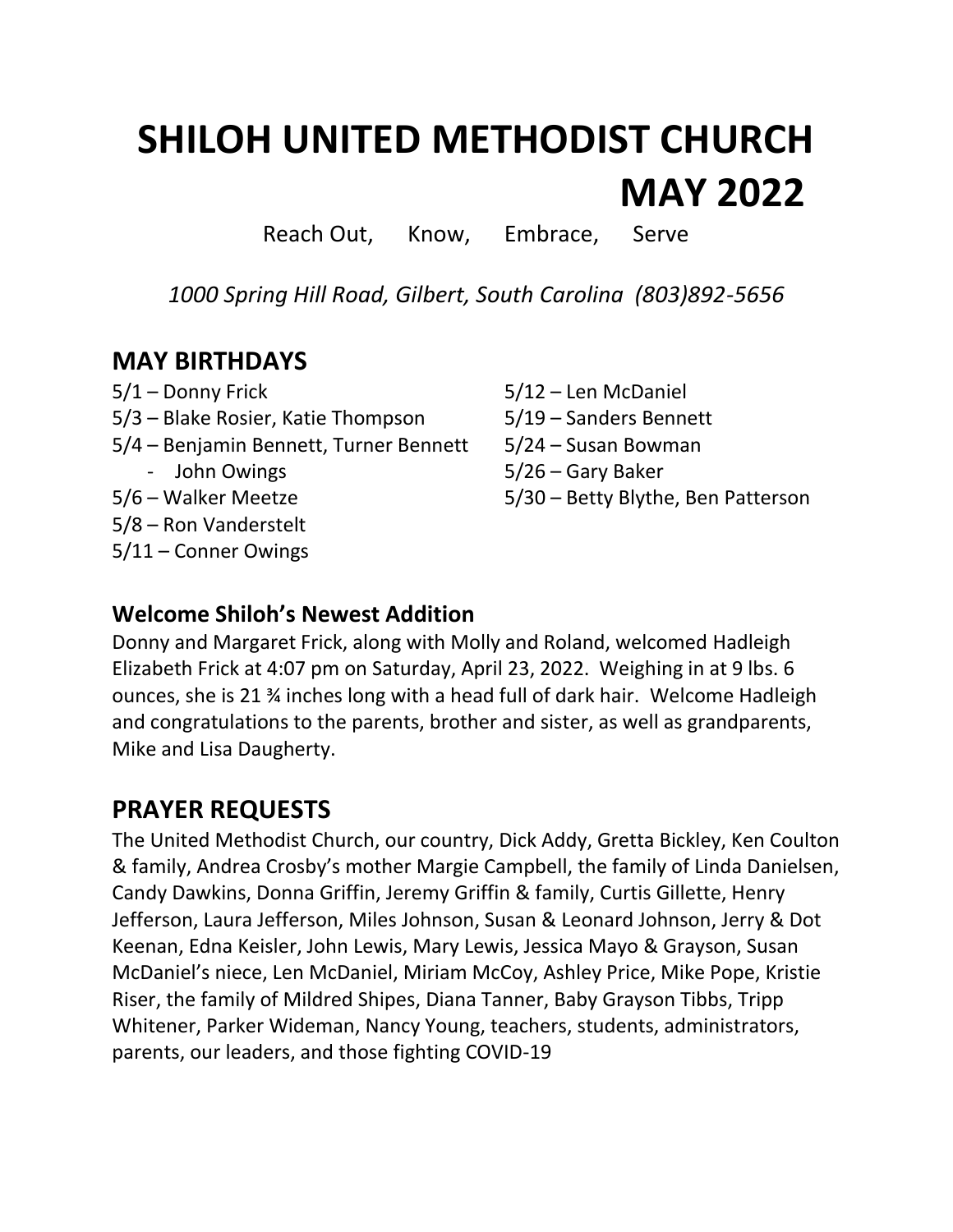### **ANNOUNCEMENTS & OTHER NEWS**

# Summer Reading Book Club

 Coming June - August 2022 look for more information coming soon.

#### **Graduation Recognition Sunday May 22, 2022 10 am Sunday service**

Please email Pastor Angie, mail to the church, or drop off information if you have a graduate this school year from College or High School by Sunday, May 15th. **We will need correct spelling of the graduates name, a picture (will be returned), School attended, and future endeavors!** 

# **Coffee & Conversation during the month of May!**

This is a great time to have some one on one time with our pastor during our 9 am Sunday School hour, any topic you would like. Please sign up either during the church service, email or call Pastor Angie to let her know when would be good for you. **If we have a big interest or Sunday does not work, please give her a call and another time can be scheduled.** 

## **Summer Kick-Off Cookout**

#### **Sunday, June 5th immediately after worship**

Let's start summer off with a great time of food and fellowship! Our plan is to have a hamburger and hotdog cookout with everyone bringing a side or dessert.

Look for more information coming soon.

### **Summer Church Schedule**

This summer, **beginning June 5th** , we will have casual summer worship. Come as you are!

There will also be no children's Sunday School till Labor Day.

# *Pastor Angie*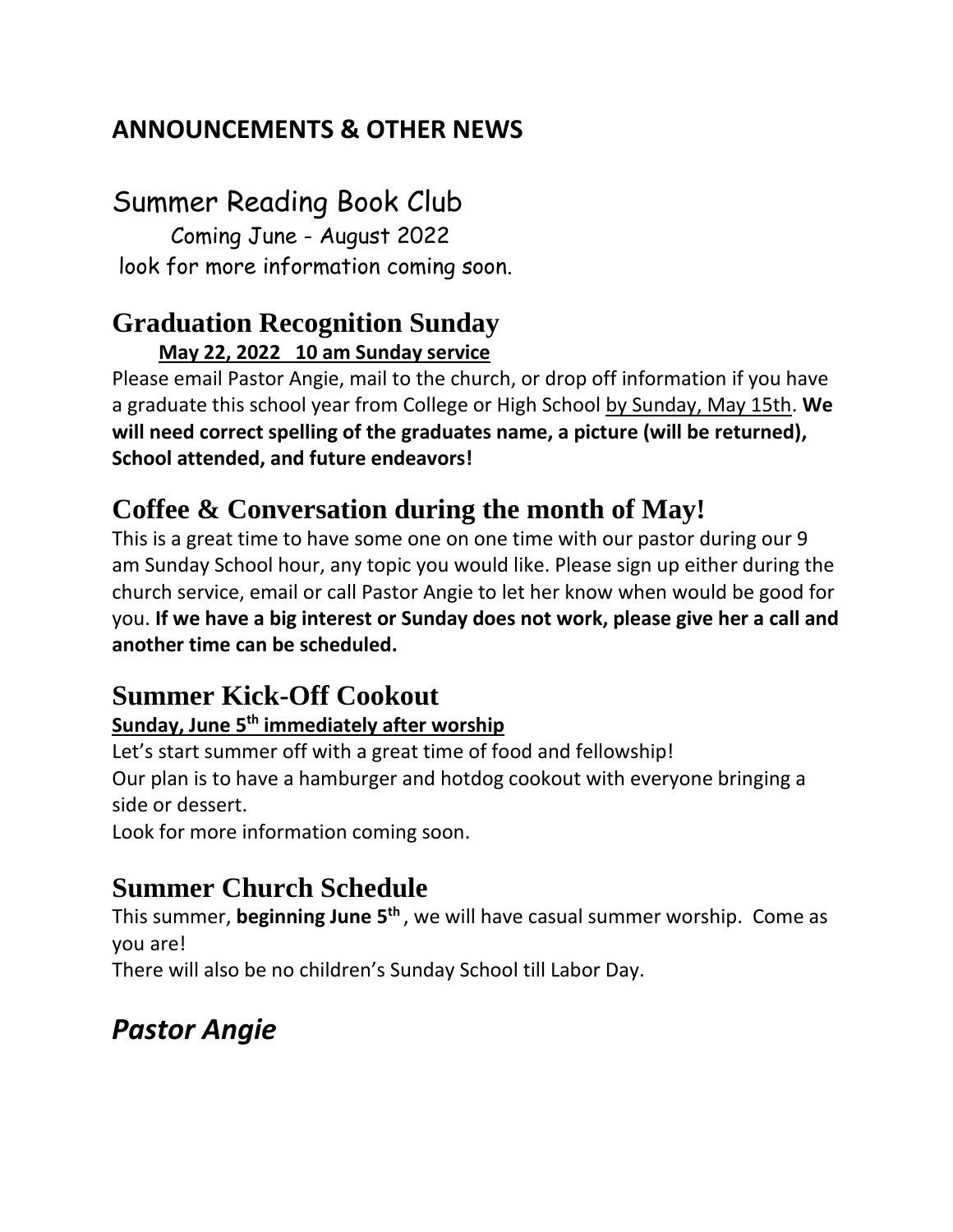#### **From Church Council**

United Women In Faith (new name for UMW) will meet on May 15, 2022 at 5:00 pm at the church. All women of the church are invited. Plans are underway for a church wide Bazaar on November 12, 2022.

#### **Next Church Council Meeting**

Church council will meet on August 7, 2022 immediately following worship. All committees and teams are asked to meet prior to the August meeting. Please forward written reports electronically to Dee Dee Chewning and Mary Baker prior to the August meeting.

#### **Church Web-Site**

Check out the church web site [www.shilohumc.church.](http://www.shilohumc.church/) We still need a webmaster to make changes and additions as needed to the web-site (mostly add to the calendar). If you can navigate Facebook, you can navigate the web-site and make changes. We also need pictures from activities and events to post on Facebook and the web-site (please make sure you have permission to use) as well as any upcoming events and activities that need to be added to the calendar. For now, please email any information for the website, calendar or Facebook to Pastor Angie or Mary Baker.

#### **Up-dating Church Food List**

Fortunately, Shiloh has few needs for meals to be prepared for grieving families or other special needs. In an effort to up-date the list of those that are willing to provide food for such events, we are asking for each person willing to do so, please contact Sarah Shipes. It is not necessary that you be an accomplished cook to take part and you will not be called upon each time there is a need.

#### **Boston Butt Sale**

Shealy's BBQ, freshly prepared, hot and ready-eat-Boston Butts will be available on May 7, 2022 for pick up from 9:00 am until 11 am. Each butt is \$40.00 and can be purchased until May 1, 2022. Remember these are good to freeze for later, so order extras. Contact Clyde, Mary Baker, Gary Baker or Pastor Angie for tickets. All proceeds will help defray the cost of our mortgage.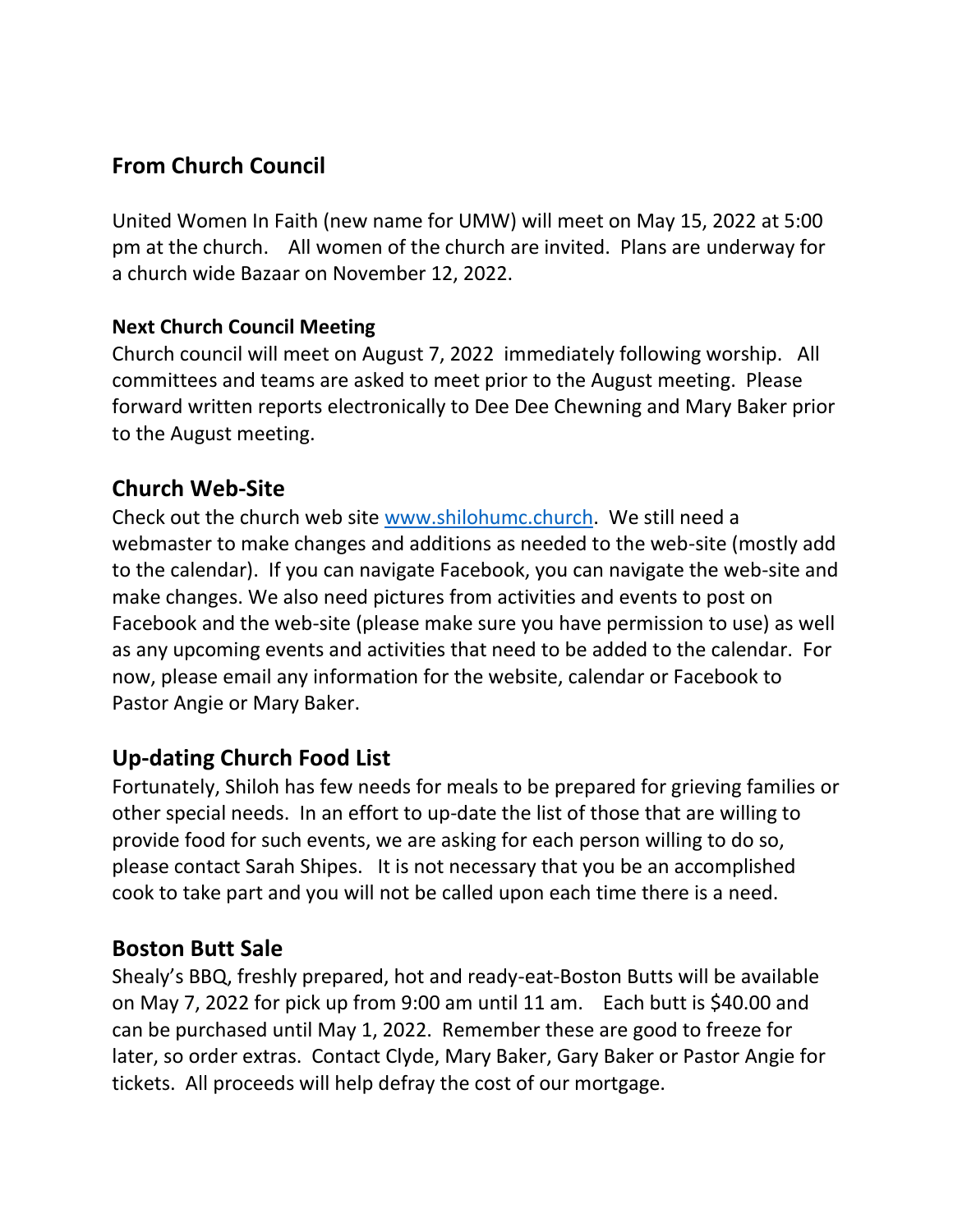#### **Sunday School Summer Break**

Sunday school classes will not meet over the summer. Memorial Day week-end May 29, 2022 will be the last Sunday for Sunday school until after Labor Day. Thank you to all of our Sunday school teachers and participants for your dedication.

#### **Children and Youth Coordinator Position Available**

Shiloh is searching for a part-time children and youth coordinator. The position will coordinate activities and develop a program for the children and youth of Shiloh as well as the community. Please spread the word to family and friends. This would be a great job for a teacher seeking additional work. For more information and a complete position description contact Derrell Shipes or Pastor Angie.

#### **Family Coordinator**

Now that we are able to have in person activities, it's time to plan for some family activities. A couple of members have expressed a desire to have family centered activities and have some great ideas. A coordinator is needed to pull volunteers and ideas together to make this happen. The coordinator does not have to do all of the work themselves. We have very capable and willing volunteers that just need a leader. Please consider volunteering to be the coordinator.

## *Mary Baker*

Thank you all for the recent donations to the church library. We are now at full capacity. Please remember your county libraries or perhaps "second hand charlie".

Thanks again.

# *Your library staff.*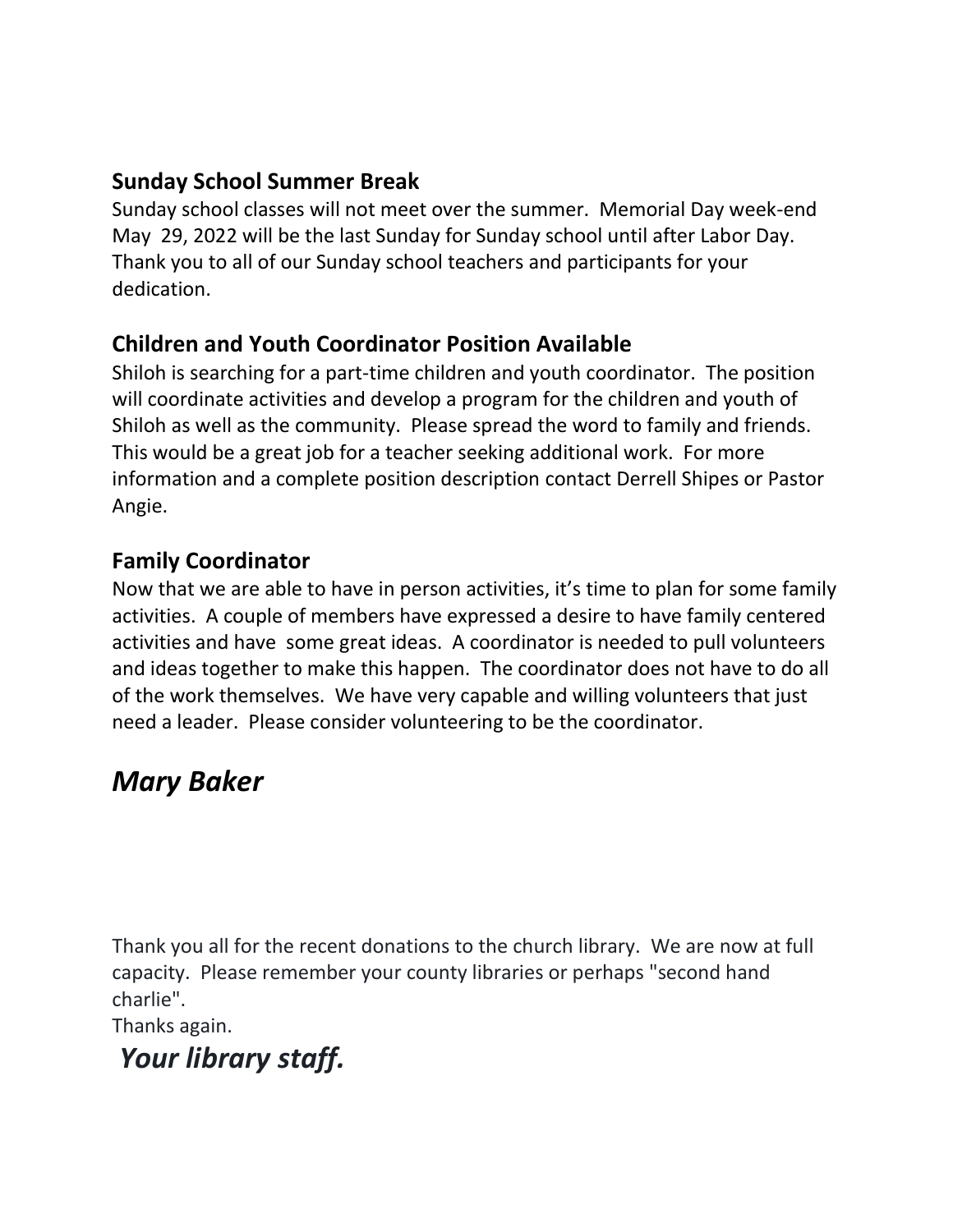### **From the Mission/Outreach Ministry**

**Local Food Pantry** - We continue to collect non-perishable food items for the local food pantry to support families with food insecurity. Although they greatly appreciate the donation of all non-perishable food items, here are the items most needed:

Canned Fruit Canned Soup Jelly or Jam Canned Green Beans Apple Sauce Powdered Mashed Potatoes Canned Beans Canned Corn Peanut Butter Rice Grits Spaghetti Pasta Sauce Canned Chicken Canned Tuna Cereal

**Gilbert Middle School** - We continue to provide individually packaged healthy snacks for GMS students with food insecurity. Here are some of the items requested:

Granola Bars Protein Bars Fruit & Nut Bars Goldfish Crackers Cheese/Peanut Butter Crackers Trail Mix Apple Sauce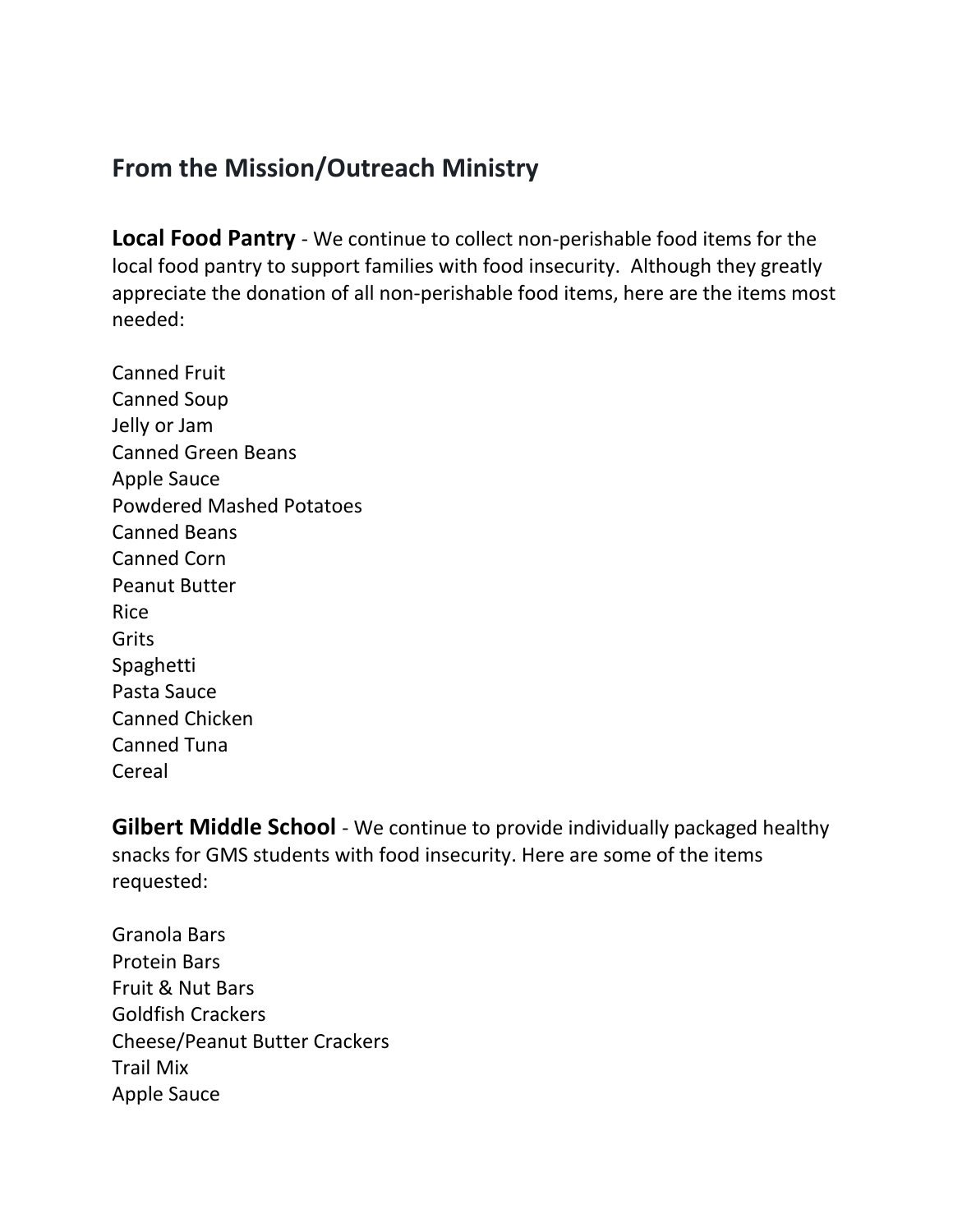BelVita Biscuits Mixed Nuts

#### **India Transformed Mission Dinner**

Thanks to all who were able to join us on April 29th for the India Transformed mission dinner. Ruth and Bruce shared shocking details about life in India. One in five people in India earn less than \$2 a day. Millions live in rural communities without electricity, clean water and sewage systems which makes them vulnerable to preventable diseases. Millions of children are denied education so they can work to help support their families. India Transformed provides educational opportunities for children and women's empowerment training so that women can earn a living to support their families. All of this is done while sharing the Good News of our Lord and Savior Jesus Christ.

We were able to collect \$1000 last night to support this worthy organization that is literally transforming the lives of women and children in India. If you are interested in supporting them, any gift will help. You can make your check payable to Shiloh United Methodist Church and write "India Transformed" in the memo line. \$39 per month would sponsor a child living in poverty with food, clothing and education. \$250 would buy a sewing machine for women being taught a valuable skill they can use to support their families. Thank you to our Shiloh community for your generous support of local and international missions.

Thank you for your continued support of Mission/Outreach activities.

# *Ann Milligan*

*If at first you don't succeed, try doing it the way mom told you in the beginning.*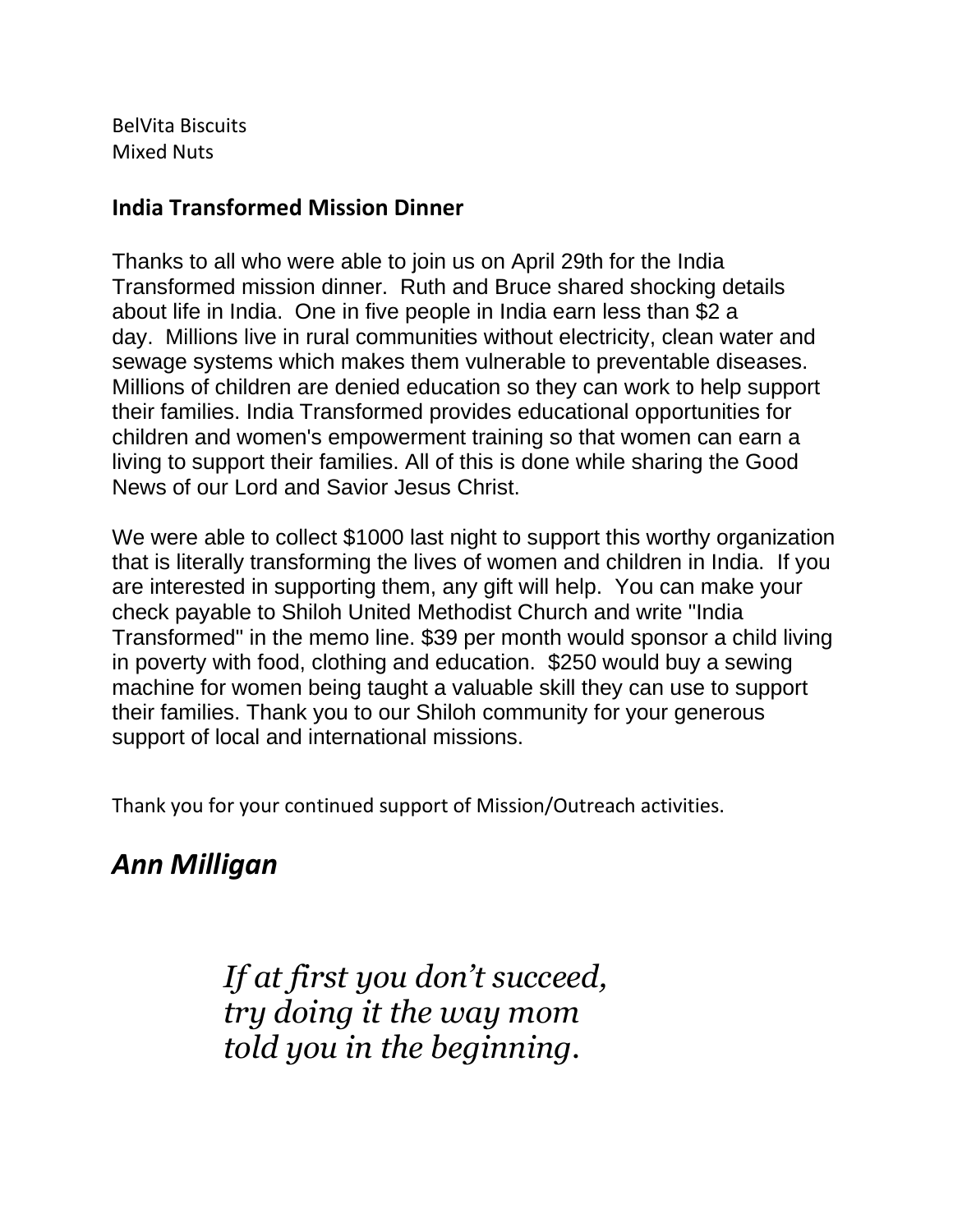*I want my children to have all the things I couldn't afford. Then, I want to move in with them. Phyllis Diller*

#### *A Mother's Love*

*A Mother's love is something that no one can explain, It is made of deep devotion and of sacrifice and pain,*

*It is endless and unselfish and enduring come what may For nothing can destroy it or take that love away . . .*

*It is patient and forgiving when all others are forsaking, And it never fails or falters even though the heart is breaking . . .*